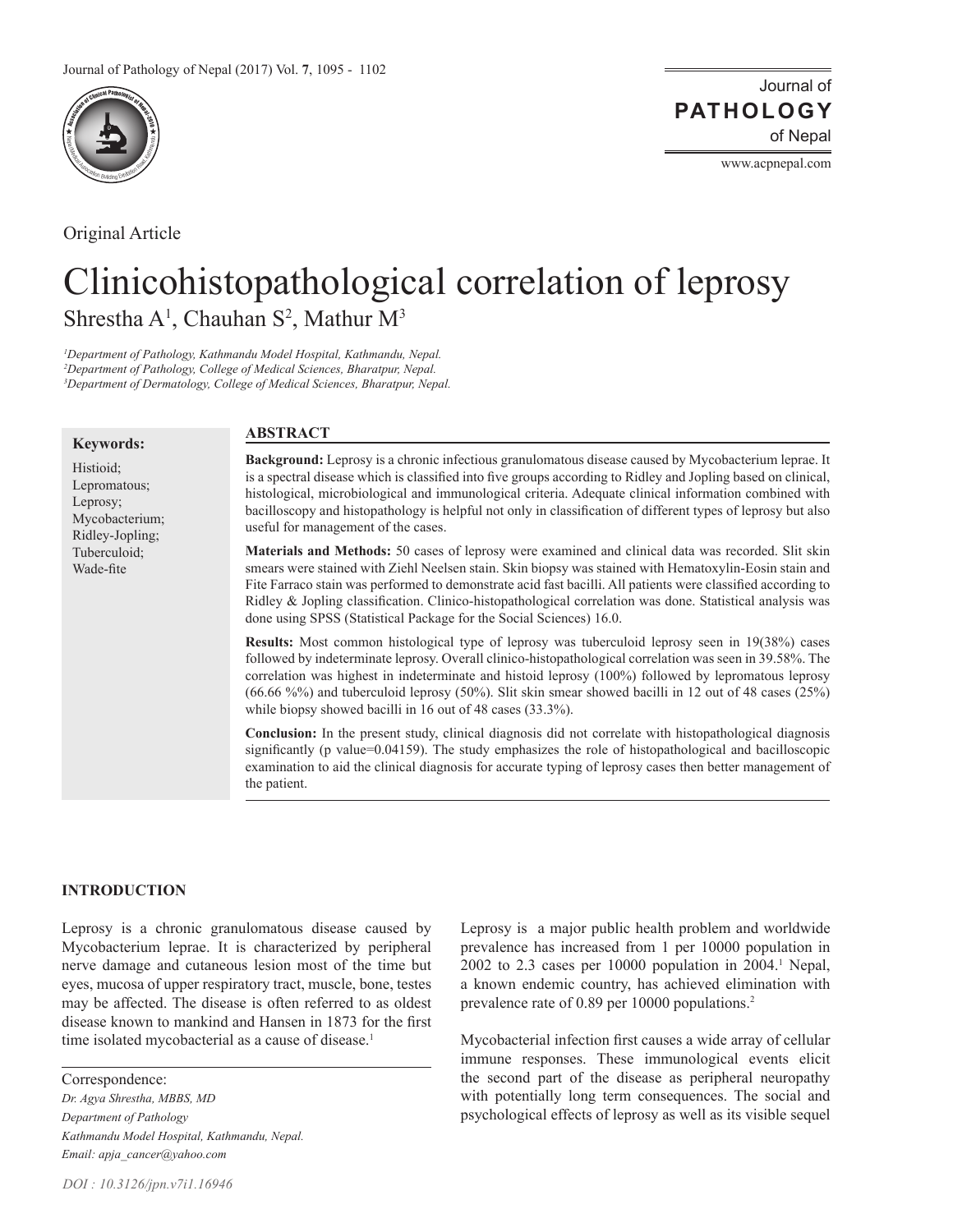have resulted in historical stigma associated with leprosy.<sup>3</sup>

The disease is a spectral one and broadly manifests itself in two polar forms, namely, Lepromatous leprosy and tuberculoid leprosy, lying at two ends of a wide spectrum of the disease. Between these two polar forms lie the borderline and intermediate forms of disease.4 The clinical presentation can vary from an insignificant skin lesion to extensive disease causing profound disability and disfigurement by damaging peripheral nerves, eyes and bones.<sup>3</sup> The occurrence of any one type of leprosy in any patient is dependent on the host immune response. Tuberculoid end of spectrum is result of an intense cellular response that results in localizing the infection.<sup>4</sup> Individuals with minimal cellular immune response have the lepromatous form of the disease, which is characterized by extensive skin involvement and disseminated disease. Skin lesions are infiltrated nodules and plaques, and nerve involvement tends to be symmetric in distribution in multibacillary leprosy.<sup>5</sup>

Clinical manifestation gives recognition only to gross appearances of the lesions, while the parameters used for the histopathological classification are well defined, precise and also take into account the immunological manifestations which enable it to successfully bridge the pitfalls in leprosy diagnosis.<sup>6</sup>

In 1966, Ridley and Jopling devised the classification of leprosy as a spectrum of disease based on combination of clinical, microbiological, histopathological and immunological indices: tuberculoid (TT), borderline tuberculoid (BT), mid borderline (BB), borderline lepromatous (BL) & lepromatous (LL).The term borderline is used to denote patterns that share some features of both tuberculoid and lepromatous leprosy. Indeterminate and pure neural forms fall outside this classification.<sup>3</sup> But Indian classification incorporates both indeterminate and neural forms of leprosy.<sup>1</sup> In 1982, WHO recommended an additional classification of Paucibacillary(PB) and multibacillary(MB) types of leprosy for operational purposes.<sup>7</sup>

Histopathology provides confirmatory information for suspected cases which can be helpful in clinical practice or epidemiological studies and helps in classification so do provide information of progression and regression of disease under treatment.<sup>6</sup>

Clinico histopathological examination of leprosy assumes a pivotal role for early diagnosis.<sup>8</sup> Early recognition and treatment limits the damage caused by the disease and renders the person non-infectious and remains the cornerstone of leprosy control.<sup>9</sup>

Present study was conducted for clinical and histopathological correlation of skin biopsy which is imperative for diagnosis and classification of disease.

## **MATERIALS AND METHODS**

The present study is a descriptive study conducted at Department of Pathology, College of Medical Sciences, Bharatpur, Nepal from October 2010 to April 2012. Fifty clinically diagnosed cases of leprosy were included in the study irrespective of age and sex. All cases with newly clinically diagnosed leprosy regardless of age, sex, and socioeconomic status were included in the study. Cases showing features of reactional leprosy and who had received any specific therapy for leprosy in the past were excluded from the study.

An informed consent was taken from all patients enrolled in the study. A detail clinical history of the patient was recorded; nature of the lesion, hypoesthesia/anesthesia at the site of the lesion and cutaneous nerve thickening was recorded on a pre-designed proforma. The clinical classification was made under supervision of dermatologist.

 The clinical diagnosis was based on finding at least one of the three cardinal signs of the disease: anesthetic skin lesion enlarged peripheral nerve trunks or acid fact bacilli in a slit skin smear.

• Slit skin smears were taken from 6 regions in all the cases as following<sup>10</sup>:

- o 1 smear from each earlobe and each eyebrow
- o 2 smears from the lesion

• Wade fite stain was done to detect Acid fast bacilli as per standard protocol.<sup>11</sup>

Excisional skin biopsy of 5 mm diameter was taken from the lesion and was kept in 10% buffered formalin solution and fixed for 12 hours. The tissue was processed as a routine in tissue processor.12 The slides were stained with Hematoxylin and Eosin as per standard protocol.13 The slides were also stained with Fite Farraco stain for detection of Acid fast bacilli. Then the slides were examined under microscope and histopathological findings were noted. Number of bacilli and it morphology were looked for and noted. Accuracy of clinical diagnosis was assessed by comparing the results with histopathological and bacilloscopic results.

Data analysis was done using SPSS 16.0 and MS Excel file. P value was calculated using chi-square test for clinical and histopathological correlation and to compare bacillary index and morphological index of slit skin smears with that of biopsy.

# **RESULTS**

Fifty new cases of clinically diagnosed cases of leprosy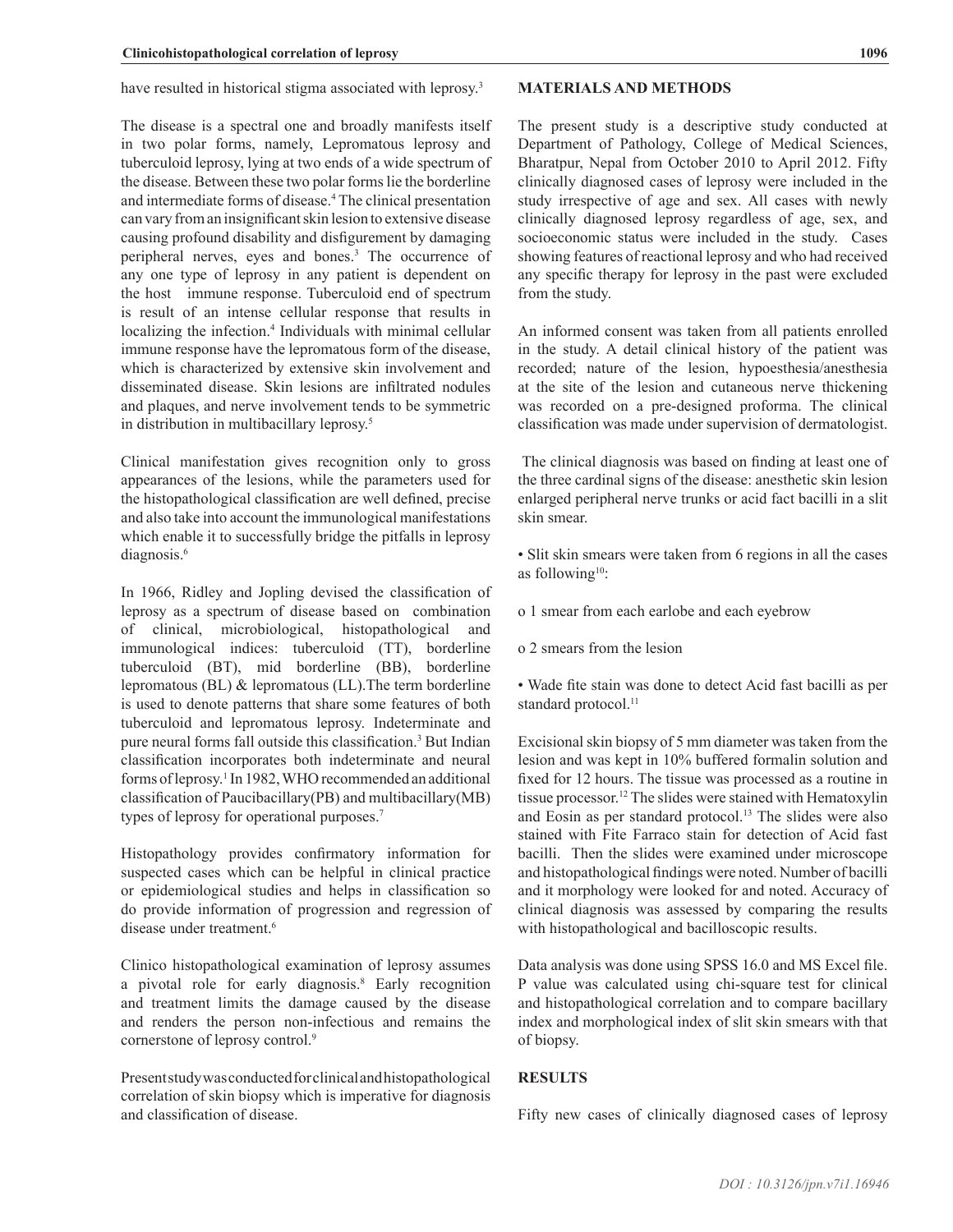#### **Table 1: Clinico-histopathological correlation of leprosy**

|                           |                    |               |                         |                         |                |                |                |              | <b>Total</b> |
|---------------------------|--------------------|---------------|-------------------------|-------------------------|----------------|----------------|----------------|--------------|--------------|
| <b>Clinical diagnosis</b> | No leprosy         | <b>TT</b>     | <b>BT</b>               | <b>BB</b>               | <b>BL</b>      | LL             | HL             | $\mathbf{L}$ |              |
| <b>TT</b>                 | $\mathfrak{D}$     | 10            | $\overline{2}$          |                         |                | $\Omega$       | $\Omega$       | 6            | 22           |
| <b>BT</b>                 | $\Omega$           | $\mathcal{I}$ |                         |                         | $\Omega$       | $\Omega$       | $\Omega$       | 3            | 12           |
| <b>BB</b>                 | $\Omega$           |               |                         |                         | $\Omega$       | $\Omega$       | $\Omega$       | $\Omega$     |              |
| <b>BL</b>                 | $\Omega$           |               | $\Omega$                |                         | $\Omega$       | $\overline{2}$ | $\Omega$       | $\Omega$     |              |
| LL                        | $\Omega$           | $\Omega$      | $\Omega$                | $\Omega$                |                | $\overline{4}$ |                | $\Omega$     | 6            |
| HL                        | $\Omega$           | $\theta$      | $\Omega$                | $\Omega$                | $\Omega$       | $\Omega$       | $\mathfrak{D}$ | $\Omega$     | $\gamma$     |
| $\mathbf{L}$              | $\Omega$           | $\Omega$      | $\Omega$                | $\Omega$                | $\Omega$       | $\Omega$       | $\Omega$       |              |              |
| <b>Total</b>              | $\mathfrak{D}$     | 19            | $\overline{\mathbf{4}}$ | $\overline{\mathbf{4}}$ | $\overline{2}$ | 6              | 3              | 10           | 50           |
| Parity %age               |                    | 45.4          | 8.3                     | 33.3                    | $\mathbf{0}$   | 66.6           | 100            | 100          |              |
|                           | P value= $0.04159$ |               |                         |                         |                |                |                |              |              |

*TT-Tuberculoid, BT-Borderline Tuberculoid, BB-Mid Borderline, BL-Borderline Lepromatous, LL- Lepromatous, HL- Histoid, IL- Indeterminate*

| Table 2: Disagreement in Clinical and Histopathological Diagnosis |              |                        |                           |                           |  |  |  |
|-------------------------------------------------------------------|--------------|------------------------|---------------------------|---------------------------|--|--|--|
| <b>Clinical diagnosis</b>                                         | No. of cases | <b>Total agreement</b> | <b>Minor disagreement</b> | <b>Major</b> disagreement |  |  |  |
| <b>TT</b>                                                         | 20(41.67%)   | $10(50\%)$             | $8(40\%)$                 | $2(10\%)$                 |  |  |  |
| <b>BT</b>                                                         | 12(25%)      | $1(8.33\%)$            | $8(66.66\%)$              | 3(25%)                    |  |  |  |
| <b>BB</b>                                                         | $3(6.25\%)$  | $1(33.33\%)$           | $1(33.33\%)$              | $1(33.33\%)$              |  |  |  |
| BL                                                                | $4(8.33\%)$  | $0(0\%)$               | 3(75%)                    | 1(25%)                    |  |  |  |
| LL                                                                | $6(12.5\%)$  | $4(66.66\%)$           | $2((33.33\%)$             | $0(0\%)$                  |  |  |  |
| HL                                                                | 2(4.17%)     | $2(100\%)$             | $0(0\%)$                  | $0(0\%)$                  |  |  |  |
| $\Pi$                                                             | $1(2.08\%)$  | $1(100\%)$             | $0(0\%)$                  | $0(0\%)$                  |  |  |  |
| <b>Total</b>                                                      | $48(100\%)$  | $19(39.58\%)$          | $22(45.84\%)$             | $7(14.58\%)$              |  |  |  |

*TT-Tuberculoid, BT-Borderline Tuberculoid, BB-Mid Borderline, BL-Borderline Lepromatous, LL- Lepromatous, HL- Histoid, IL- Indeterminate*

were included in the study during a period of October 2010 to March 2012. The age distribution of patients varied between 11-69 years. The mean age was 38.14 years  $(\pm 16.35)$ . Majority of the patients were between the age groups of 15-30 years followed by 46-60 years. There was slight mile preponderance with male to female ratio of 1.3:1. The most common histopathological diagnosis in both sex were TT (tuberculoid leprosy) with 11cases (22%) male and 8 cases(16%) female. Five (10%) male and 1(2%) female had LL (lepromatous leprosy). 1(2%) male and 1(2%) female, were diagnosed as chronic dermatitis and kept under unclassified category.

The most common pattern of skin lesion was plaque in 41(82%) cases followed by nodule in  $4(8\%)$  cases.  $3(6\%)$ cases showed macule/papule and 2(4%) cases had all three types of lesions. The lesion was common in the upper extremities consisting of 15(30%) cases followed by lesions all over body in  $13(26%)$  cases.  $10(20%)$  cases had lesions on lower extremities and 8(16%) had over head and neck area.

The commonest nerve involved was ulnar nerve in 13(26%) cases followed by radial and common peroneal nerve in

8% cases each. In 14% of cases, all the three nerves were involved, while in 12% of patients ulnar and radial nerves were involved. There was no nerve involvement in 10(20%) cases.

Thirty five (70%) cases had less than 5 lesions and 15(30%) cases had more than 5 lesions. Out of 35 cases with less than or equal to 5 lesions,  $2(4\%)$  had no leprosy,  $17(34\%)$  cases had tuberculoid leprosy, 10 (20%) cases had indeterminate leprosy, 3(6%) cases had borderline tuberculoid leprosy, 2(4%) cases had midborderline leprosy and 1(2%) had borderline lepromatous leprosy. Fifteen (30%) cases had more than 5 skin lesions. Out of these 15 cases, 6 (12%) cases had lepromatous leprosy, 3(6%) cases had histoid leprosy, 2(4%) cases had mid borderline leprosy, 2 (4%) cases had tuberculoid leprosy and 1(2%) case had borderline tuberculoid leprosy. Table 1 shows the clinichistopathological correlation of leprosy.

Most common clinical type of leprosy was tuberculoid group of leprosy. Tuberculoid and borderline tuberculoid constituted 22(44%) and 12(24%) cases respectively followed by lepromatous leprosy constituting 6(12%) cases. Least number (2%) of cases was classified as indeterminate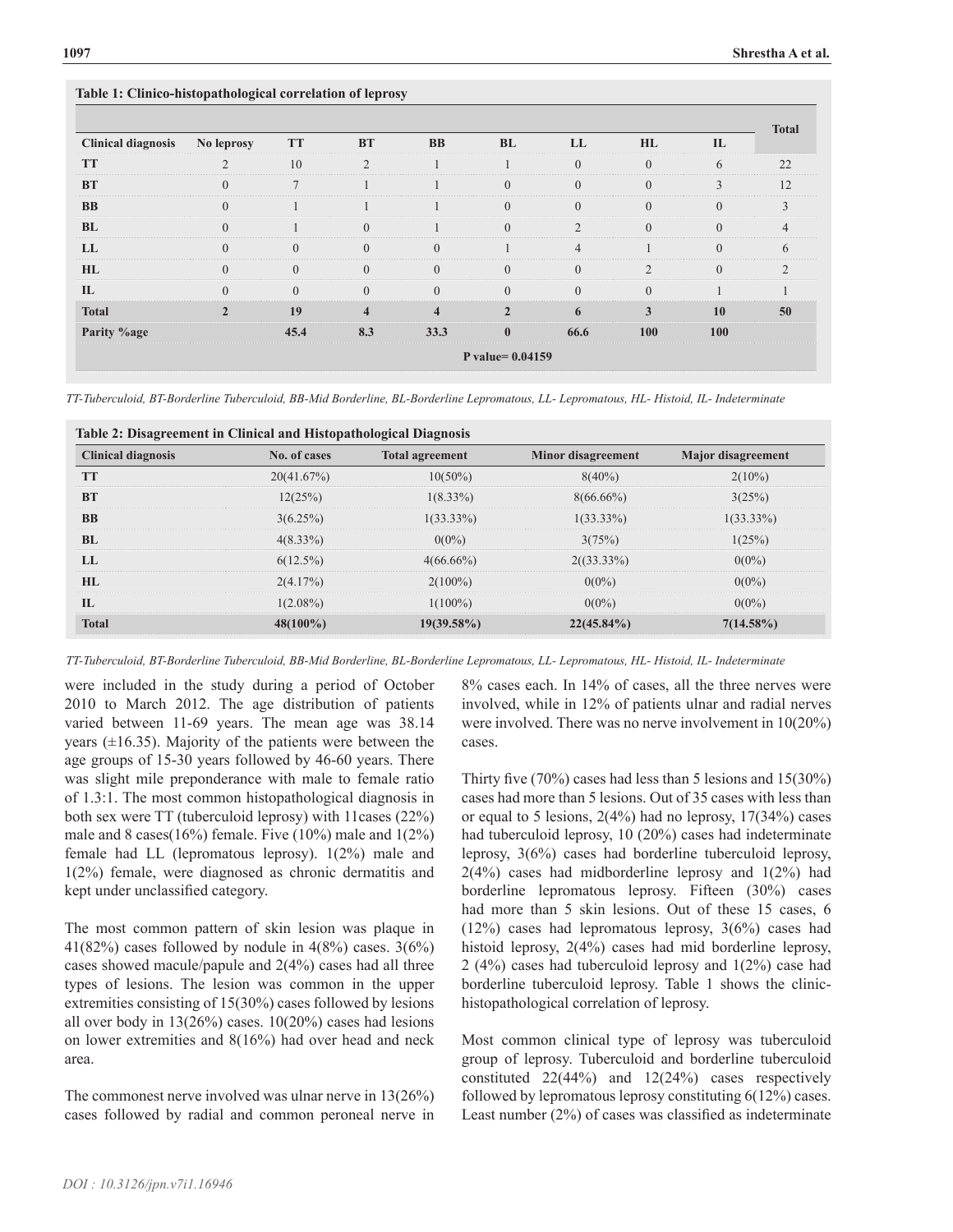| Index            | No bacilli | $1-10$ bacilli/1-<br>10HPF | $1-10$ bacilli/<br><b>HPF</b> | $10-100$ bacilli/<br><b>HPF</b> | 100-1000<br>hacilli/HPF | $>1000$ bacilli/<br><b>HPF</b> | <b>Total</b> |  |
|------------------|------------|----------------------------|-------------------------------|---------------------------------|-------------------------|--------------------------------|--------------|--|
| <b>Rioney</b>    |            |                            |                               |                                 |                         |                                | 48           |  |
|                  | 20         |                            |                               |                                 |                         |                                | 48           |  |
| P value=0.506809 |            |                            |                               |                                 |                         |                                |              |  |

**Table 3: Correlation on Bacillary index in tissue biopsy and in slit skin smear**

leprosy. Most common histological type of leprosy was tuberculoid leprosy seen in 19(38%) cases followed by indeterminate leprosy constituting 10(20%) cases.

Histopathological features of leprosy were observed in 48 cases while other 2 cases showed histological features of non specific dermatitis. The distribution of cases on the clinical leprosy spectrum based on Ridley-Jopling scale revealed maximum cases of TT (n=19) followed by IL (n=10). In borderline group (BT+BB+BL), 4 cases belonged to BT, 4 to BB and 2 to Borderline lepromatous leprosy. Lepromatous leprosy consisted of 6 cases and HL consisted of 3 cases.

Maximum clinico-histopathological correlation was seen in IL (100%) and Histoid leprosy (100%) followed by LL (66.66 %%), TT (45.4%), BB (33.33%), BT (8.33%) and no agreement in Borderline lepromatous leprosy (0%).There was statistically significant correlation between clinical and histopathological diagnosis (P value  $\leq 0.05$ ).

Excluding 2 cases of chronic dermatitis, maximum clinicohistopathological correlation was seen in IL (100%) and Histoid leprosy (100%) followed by LL (66.66 %%), TT (50%), BB (33.33%), BT (8.33%) and no agreement in BL (0%) as shown in table-2. Overall concordance of diagnosis was seen in 39.58% cases.

On correlating clinical diagnosis with histological diagnosis, minor disagreement (difference of one group) was observed in BL cases with exception of one case of BL showing major disagreement (difference of two or more groups) while no disagreement in clinical and histological diagnosis was noted in clinically diagnosed cases of indeterminate leprosy and Histoid leprosy (Table 2). However major disagreement was seen in borderline spectrum ranging from 25% to 33.33%.

Thirty six out of 48 cases diagnosed histopathologically as leprosy showed no bacilli; none of the cases of IL, TT, BT and BB showed bacilli. 2 cases of BL and 1 case of HL showed 1-10 bacilli/HPF; 1 case of BB and 2 cases of LL showed 10-100 bacilli /HPF;3 cases of LL and 1 case of HL showed 100-1000 bacilli/HPF; 1 case of LL showed >1000 bacilli /HPF.

Thirty two out of 48 cases diagnosed histopathologically as leprosy showed no bacilli. 1case of TT showed 1-10 bacilli/ HPF; 1 case of BB showed 1-10 bacilli/HPF and 3 case of BB showed 10-100 bacilli/HPF. 2 cases of BL and 4 cases of LL showed 100-1000 bacilli /HPF; 2 cases of LL and 3 case of HL showed >1000 bacilli /HPF. Correlation of bacillary index (BI) in tissue biopsy and in slit skin smear is shown in table 3. There was no statistically significant differences in the bacillary index of biopsy and slit skin smear (P value>0.05).

#### **DISCUSSION**

In the present study, cases were classified histopathologically according to Ridley-Jopling classification.<sup>5</sup> Additionally, indeterminate and histoid types were also included for analysis. Out of 50 cases, 48 (96%) cases showed histopathological evidence of leprosy and two cases had features of chronic dermatitis.

The age of patients varied between 11-69 years in our study. In our study, 4% of the cases were children; the youngest patient was 11 years old. Children below 9 years were reported to be least affected according to the study by Moorthy et al<sup>14</sup> while in a study by Sehgal et al, the incidence of leprosy among children was 10 percent.<sup>15</sup>

In the present study, male predilection was observed in both tuberculoid and lepromatous groups with M:F ratio of 1.4:1. Similarly, previous studies report increased prevalence of leprosy in male compared to female<sup>6,14,16-20</sup> but Varagas-Ocampo found females predominantly affected with tuberculoid leprosy while males were predominantly affected with lepromatous leprosy.21

The most common skin lesion seen in our study was plaques followed by nodules. Macules were found to be the most common skin lesions in studies done by Vargas-Ocampo and Mitttal et al<sup>18,21</sup>; but Sarkar et al<sup>22</sup> reported only 19 (12%) had macular lesion in their patients which is similar to our study. Nodules were seen in all the cases of histoid leprosy and in 66.6% cases of lepromatous leprosy.

The most commonly involved nerve was ulnar nerve in our study (26%) followed by radial and common peroneal nerve in 8% cases each. In 14% of cases, all the three nerves were involved, while in 12% of patients ulnar and radial nerves were involved. Studies by Kumar et al also had similar findings with involvement of radial nerve and common peroneal nerve and posterior tibial nerve in upper and lower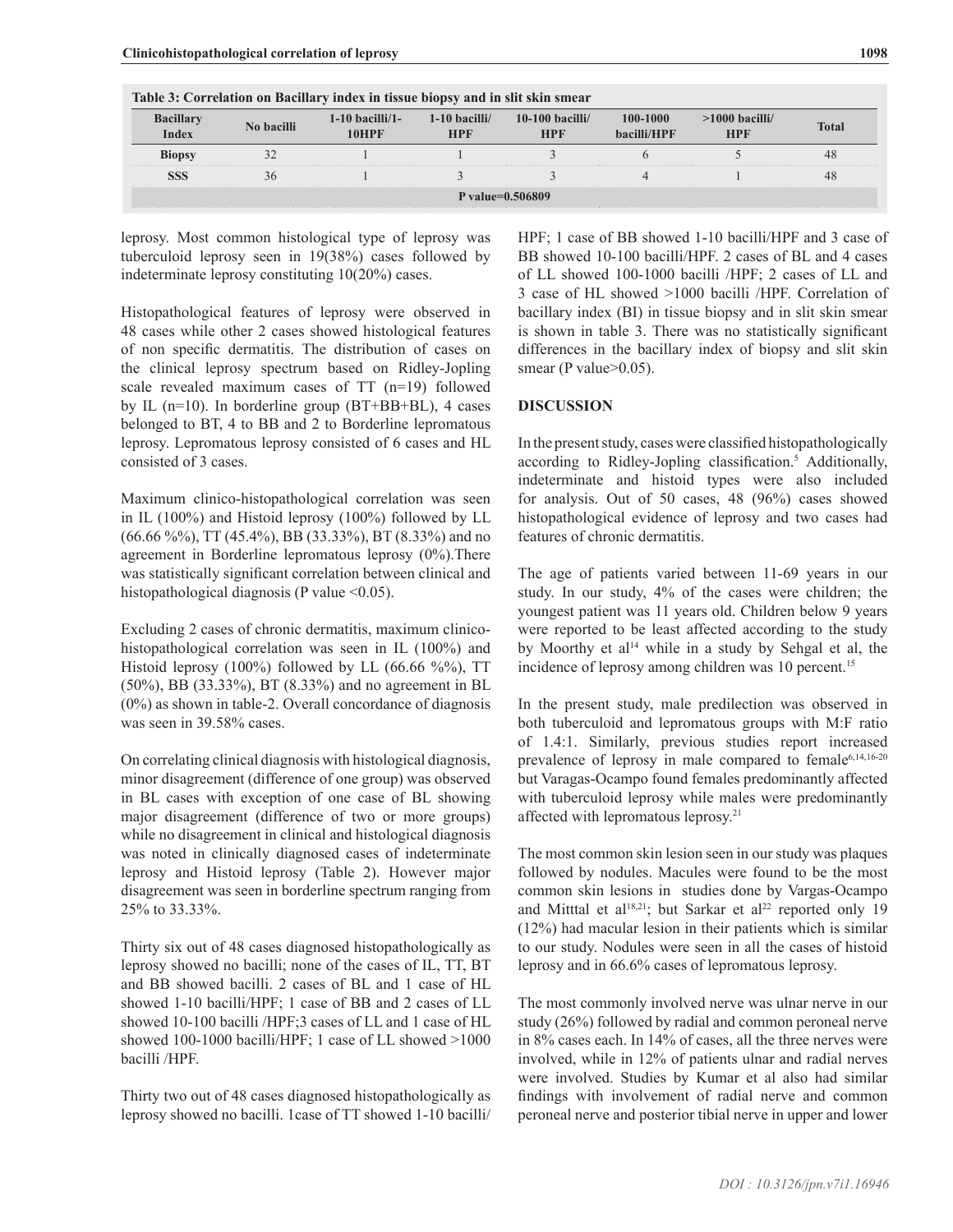extremities respectively.<sup>23</sup> Karr et al found ulnar nerve to be the most commonly involved, followed by lateral popliteal nerve and posterior tibial nerve.<sup>24</sup>

In the present study,35 (70%) cases had less than 5 lesions of which 17 cases had tuberculoid leprosy, 10 cases had indeterminate leprosy, 3 cases had borderline tuberculoid leprosy, 2 cases had mid-borderline leprosy, 1 had borderline lepromatous leprosy and 2 had no leprosy. 15 (30%) cases had more than 5 lesions of which six had lepromatous leprosy, three had histoid leprosy, two cases had mid borderline and tuberculoid leprosy each and one had borderline tuberculoid leprosy.

 WHO classified leprosy as paucibacillary to those having less than or equal to 5 skin lesions and as multibacillary to those having more than 5 skin lesions.<sup>7</sup> Skin examination alone may have missed out the cases and resulted in different treatment. A study by Norman et al (2004) reported that the sensitivity of WHO operational classification that classifies a patient with 6 or more lesions as multibacillary was 88.6% while the specificity was 86.7%.<sup>25</sup> Mehindiratta et al had only 74.6% cases correctly classified as multibacillary/ paucibacillary.26

Since 1966, the classification of leprosy by Ridley and Jopling into 5 subtypes (TT, BT, BB, BL, LL) based on clinical, histopathological and immunological features and bacteriological finding has been widely adopted by histopathologist and leprologist.<sup>5</sup> Despite having such an accurate classification, leprosy cases showed so many diversity between clinical and histopathological features.

The different clinical forms through which leprosy manifest, are accompanied by specific histopathological picture. Thus, towards TT end of spectrum, histopathology shows epitheloid cells, Langhans giant cells and lymphocytes while towards LL end of spectrum, there are more foamy macrophages.<sup>5</sup>

According to this classification, in the present study, the most common clinical subtype was tuberculoid leprosy followed by borderline tuberculoid leprosy consisting 22 (44%) cases and 12 (24%) cases respectively. Histopathologically, the most common classification made was tuberculoid leprosy constituting 19 (38%) cases. Clinically, only 1 (2%) case was classified as indeterminate leprosy while histopathologically, 10(20%) cases showed evidence of indeterminate leprosy. 2 out of 22 cases of clinically diagnosed tuberculoid leprosy showed no evidence of leprosy in histopathology.

Similar to the present study, Jha et al observed tuberculoid leprosy as the most common type of leprosy which constituted 57.5% cases.<sup>20</sup> Jindal et al had 90 (55.25%) patients in various spectrums of borderline disease followed by lepromatous and tuberculoid leprosy.16 Bochud et al

In our study, there was complete agreement between the clinical and histopathological diagnosis in 39.58% of the cases. Similar comparative studies by different authors showed complete agreement between clinical and histopathological diagnosis which ranged from 31.58% to 82%. Sarkar et al<sup>22</sup> showed  $31.58\%$  correlation in 150 cases; Sehgal et a<sup>15</sup> had 33% correlation in 95 cases; Vargas-Ocampo<sup>21</sup> showed 42.9% correlation in 6000 cases. These findings were similar to our study. Sharma et al6 Mitra et al<sup>28</sup>, Pandya et al<sup>8</sup>, Moorthy et al<sup>14</sup> showed 53.44%, 57.16%, 58%, 62.63% correlation in their studies respectively. Similarly, Kalla et al<sup>29</sup>, Ridley and Jopling<sup>5</sup>, Jerath et al<sup>30</sup>, Bhatia et al<sup>31</sup>, Kar et al<sup>32</sup>, Mittal et al<sup>18</sup> and Nadkarni et al<sup>33</sup> had clinico histopathological correlation in their studies ranging from 64.7% to 81.8 percent.

The disparity between clinical and histological observation is anticipated because the parameters used for the histopathological classification are well defined, precise and also take into account the immunologic response of the tissue, while the clinical classification gives recognition only to the gross appearances of the lesions which is due to the underlying pathological change.<sup>6</sup>

In the present study, clinico-histopathological correlation was better noted in indeterminate leprosy and histoid leprosy (100% each). Similarly highest percentage of agreement between clinical and histopathological diagnosis of indeterminate leprosy was observed by various authors.6,22,30 However, in the present study, high percentage of agreement in indeterminate and histoid leprosy could be due to low sample size. After excluding indeterminate and histoid leprosy cases in the study, tuberculoid leprosy and lepromatous leprosy seemed to present the least problem for classification with 50% and 66.6% agreement respectively. Mathur et al, Moorthy et al, Bhatia et al and Nadkarni et al also found maximum correlation in lepromatous leprosy while Kar et al and Kalla et al found maximum correlation in tuberculoid group<sup>14,29,31-34</sup>

There was no complete correlation seen in borderline lepromatous cases while mid-borderline cases showed agreement in 1 out of 3 cases (33.33%) and borderline tuberculoid cases showed only 1 out of 12 cases (8.33%) diagnosed clinically. Bhatia et al, Kalla et al and Sharma et al found minimum correlation in mid-borderline leprosy.6,29,31 Considering the data of present study and other comparative studies, we can say that maximum disparity is seen in borderline cases. Parity in polar group is maximum, because they are stable and shows fixed histopathology.<sup>8</sup>

**Shrestha A et al.**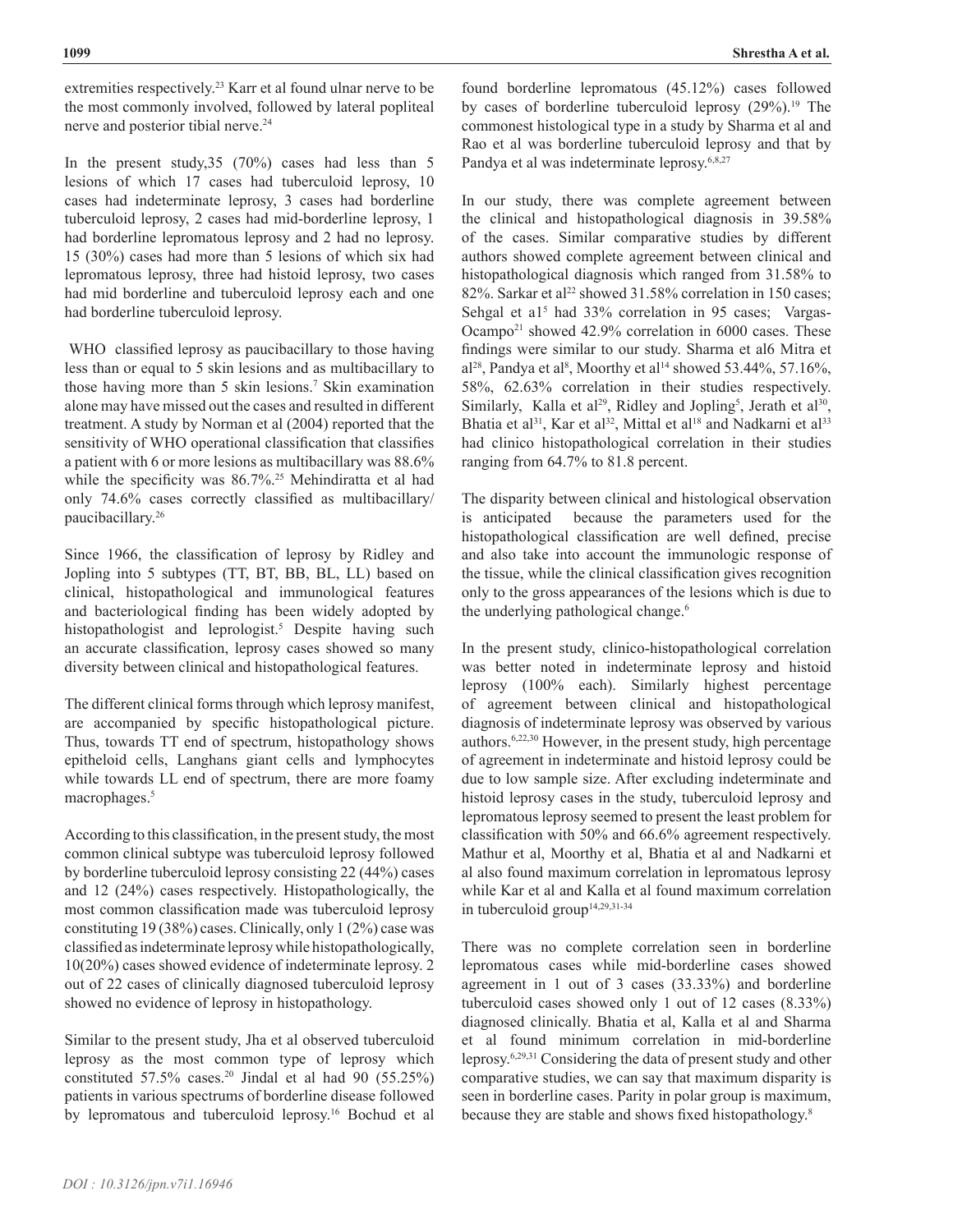In the present study, maximum major disagreement was seen in mid borderline leprosy while minor disagreement was seen in borderline tuberculoid cases followed by tuberculoid cases. On correlating clinical diagnosis with histological diagnosis only minor disagreement was observed in 22 (45.84%) cases while major disagreement was observed in 7 (14.58%) cases. Ridley and Jopling had major disagreement in 25.6% cases and major disagreement in 6% cases.<sup>5</sup> Sharma et al had maximum minor disagreement in cases of tuberculoid leprosy and maximum major disagreement in mid borderline cases.<sup>6</sup>

Both tuberculoid and borderline tuberculoid leprosy overlap clinically, histologically and immunologically but differ only in degree and same is true for borderline lepromatous and lepromatous leprosy.6 Clinically, both borderline tuberculoid and tuberculoid leprosy cases manifest with well defined lesions with partial or complete loss of sensation with or without thickened nerve and scanty acid fast bacilli. Histologically, they present with similar granulomatous reactions, so there is difficulty in differentiating the tuberculoid and borderline tuberculoid cases both clinically and histologically.<sup>31</sup>

Three cases diagnosed as borderline tuberculoid leprosy and 6 cases diagnosed as tuberculoid leprosy had features of indeterminate leprosy in histology. Mitra et al, Sehgal et al and Bhatia et al also found features of indeterminate leprosy in clinically diagnosed tuberculoid group of leprosy.15,28,31 If a biopsy is taken at an early stage, more likely there can be discordance between clinical and histopathological observations.<sup>6</sup> There are also interobserver variation both clinically and histopathologically, so there could be overlap between different types of leprosy.<sup>31</sup>

The clinical and histopathological agreement of 39.58% obtained in the present study with p value=0.04159 (p value <0.05) is statically significant. This shows limitation of using a purely clinical system in the classification of leprosy patients without considering histopathological diagnosis. Correlation between clinical and histopathological classification has been the focus of permanent studies over the last few years. It has been emphasized to perform biopsies in all leprosy cases and to correlate biopsy results with those of the clinical diagnoses in order to improve classification and prognosis of patient. Confirmation of the leprosy diagnosis to determine the disease load in a given population and the correct clinical classification to determine the risk of patients developing incapacities are important motives for performing the histopathological examination.<sup>35</sup>

In slit skin smears, 36 out of 48 cases diagnosed histopathologically as leprosy showed no bacilli while in biopsy, 32 out of 48 cases diagnosed histopathologically as leprosy showed no bacilli. On correlating bacillary index

(BI) in tissue biopsy and in slit skin smear, there is no statistically significant differences in the bacillary index of biopsy and slit skin smear with p value=0.506809 (P value>0.05).

More than 50% solid bacilli were seen in 12 cases in biopsy and only 9 cases in slit skin smear. Four cases showed <50% solid staining bacilli in biopsy and 3 cases in slit skin smear. On correlating morphological index (MI) in tissue biopsy and in slit skin smear, there is no statistically significant differences in the morphological index of biopsy and slit skin smear with p value= $0.668071$  (P value> $0.05$ ).

#### **CONCLUSION**

This study has demonstrated disparity in clinical and histopathological diagnosis of different types of leprosy. The highest parity was observed in indeterminate and histoid leprosy followed by lepromatous leprosy and tuberculoid leprosy and least parity in borderline tuberculoid leprosy. Lepra bacilli were better demonstrated in skin biopsy as compared to slit skin smears.

Histopathological examination of skin lesion is an important tool in the accurate classification of leprosy. Biopsies should be done in all cases of leprosy as clinical diagnosis alone may offer difficulty in accurate typing of leprosy leading to inappropriate treatment.

Correlation of clinical diagnosis with histopathological diagnosis and correlation of biopsy finding with bacillary index and morphological index helps to improve the classification, infectivity of patient, treatment with precision and prognosis of patient.

#### **REFERENCES**

- 1. Lam KY, Law S, Tung PH, Wong J. Esophageal small cell carcinomas: clinicopathologic parameters, p53 overexpression, proliferation marker, and their impact on pathogenesis. Arch Pathol Lab Med. 2000;124:228-33. [Crossref](PMid:10656731)
- 2. Government of Nepal. Ministry of Health and Population. Department of Health services. Leprosy control division. "Towards leprosy free Nepal". Annual report 2066/67 (2009-10).
- 3. Gollard R, Ellis C, VanderHarten C. Small cell/neuroendocrine tumors of the esophagus: presentation of two cases and review of the literature. Tumori. 2010;96:780-3. [Crossref](PMid:21302629)
- 4. Gulia A, Fried I, Massone C. New insights in the pathogenesis and genetics of leprosy. F1000 Med Rep. 2010;2. [Crossref](https://doi.org/10.3410/m2-30)
- 5. Ridley DS, Jopling WH. Classification of leprosy according to immunity. A five-group system. Int J Lepr Other Mycobact Dis.1966;34:255-73. [Crossref](PMid:5950347)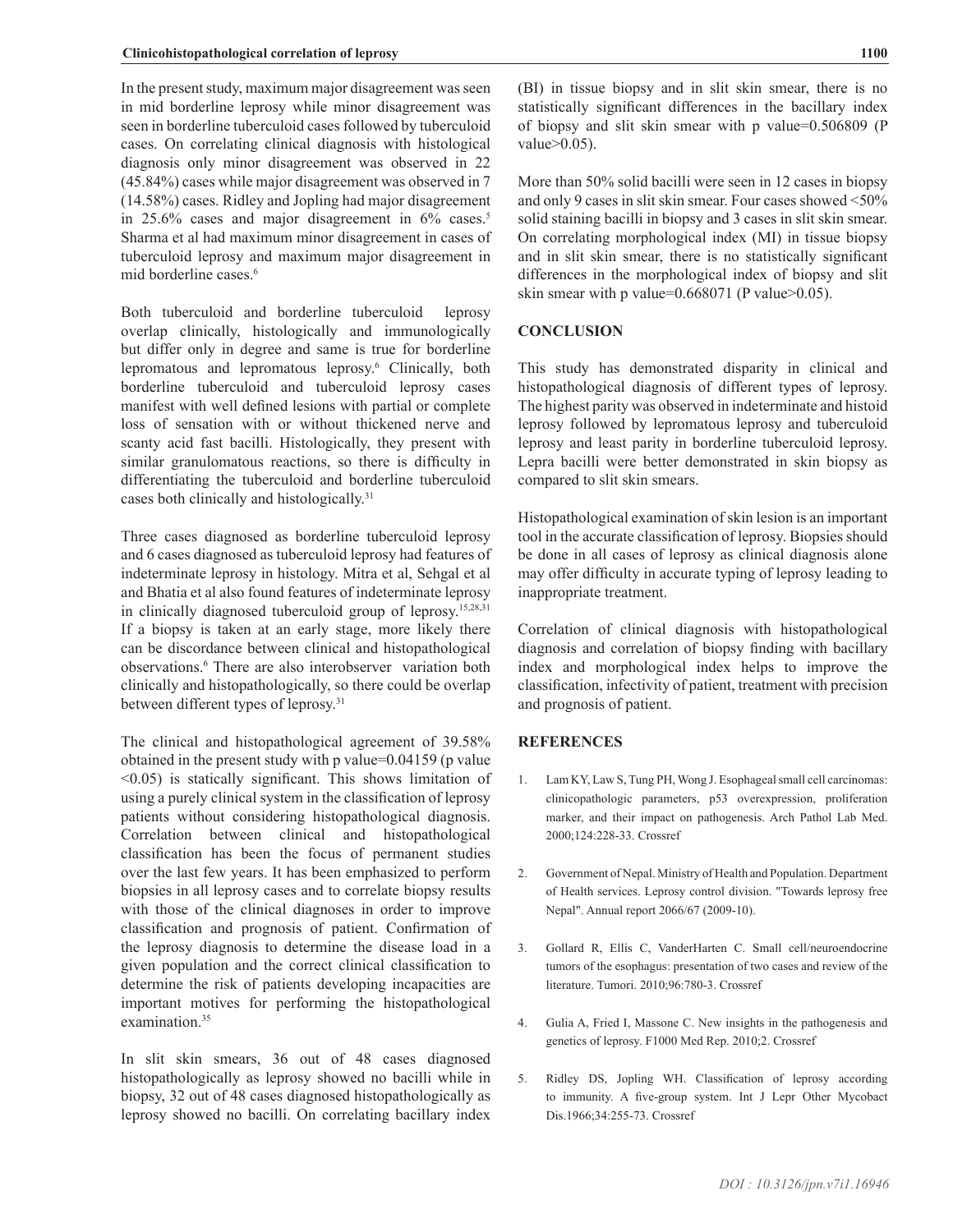- 6. Sharma A, Sharma RK, Goswami KC, Bardwaj S. Clinicohistopathological correlation in leprosy. [Crossref](www.Jkscience.org 2005;10:120-3)
- 7. Classification of leprosy. WHO; 2012 [cited 2012]; [Crossref](http://www.who.int/lep/classification/en/index.html)
- 8. Pandya AN, Tailor HJ. Clinicohistopathological correlation of leprosy. Indian J Dermatol Venereol Leprol. 2008;74:174-6. [Crossref](https://doi.org/10.4103/0378-6323.39723)
- 9. Shetty VP, Doshi RP. Detection and classification of leprosy: future needs and strategies. Indian J Lepr. 2008;80:139-47. [Crossref](PMid:19425508)
- 10. Bhushan P, Sardana K, Koranne RV, Choudhary M, Manjul P. Diagnosing multibacillary leprosy: a comparative evaluation of diagnostic accuracy of slit-skin smear, bacterial index of granuloma and WHO operational classification. Indian J Dermatol Venereol Leprol. 2008;74:322-6. [Crossref](https://doi.org/10.4103/0378-6323.42892)
- 11. Stevens A, Francis RJ. Micro-organisms. In: Bancroft JD, Stevens A, Turner DR, editors. Theory and practice of histological techniques, 4th edition. Hong Kong: Chruchill livingstone;1996. pp 295-7.
- 12. Histopathology techniques. In: Chakraborty P, Chakraborty G, editors. Practical pathology, 1st ed. Kolkata: New central book agency:1998. pp294-300.
- 13. Stevens A, Wilson I. The hematoxylins and eosin. In: Bancroft JD, Stevens A, Turner DR, editors. Theory and practice of histological techniques, 4th edition. Hong Kong: Chruchill livingstone;1996. pp104-5.
- 14. Moorthy BN, Kumar P, Chatura KR, Chandrasekhar HR, Basavaraja PK. Histopathological correlation of skin biopsies in leprosy. Indian J Dermatol Venereol Leprol. 2001;67:299-301. [Crossref](PMid:17664782)
- 15. Sehgal VN, Srivastava G. Histoid leprosy. Int J Dermatol. 1985;24:286-92. [Crossref](https://doi.org/10.1111/j.1365-4362.1985.tb05783.x)
- 16. Jindal N, Shanker V, Tegta GR, Gupta M, Verma GK. Clinicoepidemiological trends of leprosy in Himachal Pradesh: a five year study. Indian J Lepr. 2009;81:173-9. [Crossref](PMid:20704072)
- 17. Richardus JH, Meima A, van Marrewijk CJ, Croft RP, Smith TC. Close contacts with leprosy in newly diagnosed leprosy patients in a high and low endemic area: comparison between Bangladesh and Thailand. Int J Lepr Other Mycobact Dis. 2005;73:249-57. [Crossref](PMid:16830634)
- 18. Mittal RR, Gupta K, Gupta S. Clinicohistopathological correlation in leprosy classification of leprosy. Ind J Dermatol. 1997;42:18-20.
- 19. Bochud PY, Hawn TR, Siddiqui MR, Saunderson P, Britton S, Abraham I, et al. Toll-like receptor 2 (TLR2) polymorphisms are associated with reversal reaction in leprosy. J Infect Dis. 2008;197:253-61. [Crossref](https://doi.org/10.1086/524688)
- 20. Jha R, Karki S. Limitations of clinico-histopathological correlation of skin biopsies in leprosy. J Nepal Health Res Counc. 2010;8:40-3.

[Crossref](PMid:21879013)

- 21. Vargas-Ocampo F. Analysis of 6000 skin biopsies of the national leprosy control program in Mexico. Int J Lepr Other Mycobact Dis. 2004;72:427-36. [Crossref](https://doi.org/10.1489/1544-581X(2004)72<427:AOSBOT>2.0.CO;2)
- 22. Sarkar R, Kaur I, Das A, Sharma VK. Macular lesions in leprosy: a clinical, bacteriological and histopathological study. J Dermatol. 1999;26:569-76. [Crossref](https://doi.org/10.1111/j.1346-8138.1999.tb02051.x)
- 23. Kumar B, Kaur I, Dogra S, Kumaran MS. Pure neuritic leprosy in India: an appraisal. Int J Lepr Other Mycobact Dis. 2004;72:284-90. [Crossref](https://doi.org/10.1489/0020-7349(2004)72<284:PNLIIA>2.0.CO;2)
- 24. Kar BR, Job CK. Visible deformity in childhood leprosy--a 10-year study. Int J Lepr Other Mycobact Dis. 2005;73:243-8. [Crossref](PMid:16830633)
- 25. Norman G, Joseph G, Richard J. Validity of the WHO operational classification and value of other clinical signs in the classification of leprosy. Int J Lepr Other Mycobact Dis. 2004;72:278-83. [Crossref](https://doi.org/10.1489/0020-7349(2004)72<278:VOTWOC>2.0.CO;2)
- 26. Mehndiratta RC, Patnaik A, John O, Rao PS. Does nerve examination improve diagnostic efficacy of the WHO classification of leprosy? Indian J Dermatol Venereol Leprol. 2008;74:327-30. [Crossref](https://doi.org/10.4103/0378-6323.42894)
- 27. Rao PN, Sujai S, Srinivas D, Lakshmi TS. Comparison of two systems of classification of leprosy based on number of skin lesions and number of body areas involved--a clinicopathological concordance study. Indian J Dermatol Venereol Leprol. 2005;71:14-9. [Crossref](https://doi.org/10.4103/0378-6323.13779)
- 28. Mitra K, Biswas S, Saha B, Dasgupta A. Correlation between clinical and histopathological criteria for the classification of leprosy. Indian Journal of Dermatology. 2001;46:135-7.
- 29. Kalla G, Salodkar A, Kachhawa D. Clinical and histopathological correlation in leprosy. Int J Lepr Other Mycobact Dis. 2000;68:184- 5. [Crossref](PMid:11036503)
- 30. Jerath VP, Desai SR. Diversities in clinical and histopathological classification of leprosy. Lepr India. 1982;54:130-4. PMid:7098435
- 31. Bhatia AS, Katoch K, Narayanan RB, Ramu G, Mukherjee A, Lavania RK. Clinical and histopathological correlation in the classification of leprosy. Int J Lepr Other Mycobact Dis. 1993;61:433-8. [Crossref](PMid:8228443)
- 32. Kar PK, Arora PN, Ramasastry CV, Sayal SK, Dhaka RS. A clinicopathological study of macular lesions in leprosy. Indian J Lepr. 1994;66:435-42. [Crossref](PMid:7714352)
- 33. Nadkarni NS, Rege VL. Significance of histopathological classification in leprosy. Indian J Lepr. 1999;71:325-32. [Crossref](PMid:10626238)
- 34. Mathur MC, Ghimire RB, Shrestha P, Kedia SK. Clinicohistopathologiacl correlation in leprosy. Kathmandu Univ Med J. 2011;9:248-51.